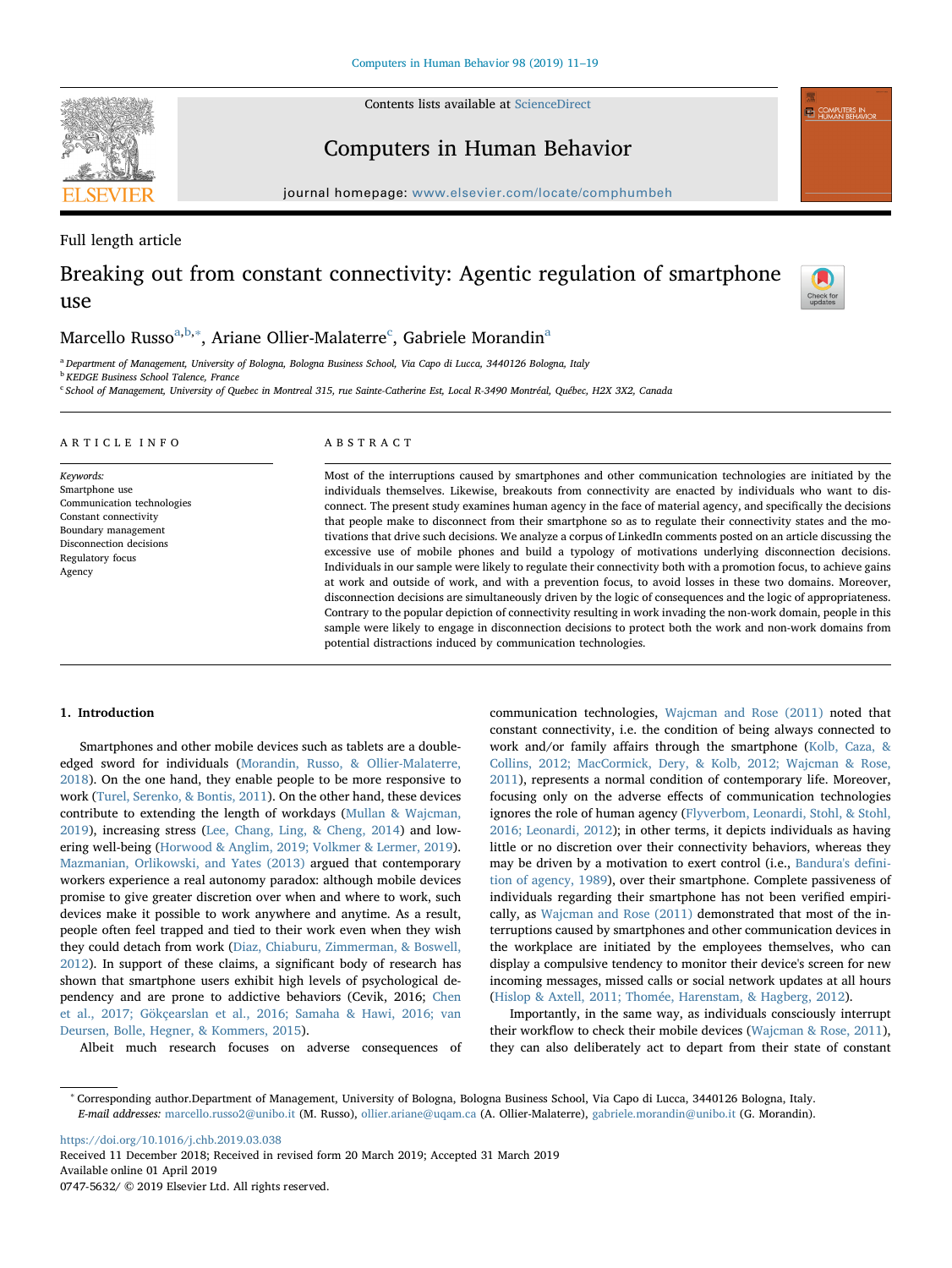connectivity through specific disconnections decisions. Disconnection decisions are agentic acts of disconnection that individuals undertake with the goal of breaking out from their state of constant connectivity and of reducing the time spent on their mobile devices ([Kolb et al.,](#page-8-6) [2012\)](#page-8-6). Disconnection decisions can be planned in advance, when individuals consciously decide to switch off their mobile phone during certain hours of the day to detach from technology ([Park, Fritz, & Jex,](#page-8-7) [2011\)](#page-8-7), or unplanned, when individuals decide to not answer an incoming call in order to remain focused on a specific task. Research on when and how people regulate themselves and enact disconnections decisions is underdeveloped in comparison with research documenting the adverse consequences of modern technologies. Henceforth, [Kolb](#page-8-6) [et al. \(2012\)](#page-8-6) have argued that "more in-depth fieldwork is necessary to understand the myriad of sociomaterial methods of coping, adapting and excelling within all states of connectivity" (p. 271).

Drawing on these premises, in this article, we examine how individuals manage their states of connectivity both at work and in their non-working hours. More specifically, we aim at exploring (1) what motivations drive human agency as manifested in disconnections decisions, and (2) which disconnection decisions individuals undertake to achieve their work and non-work roles. We believe that this topic is important as it can advance our understanding of how individuals can use their agency to gain control over their communication technologies. The underlying assumption of our paper is that individuals are not passive users with limited control over their mobile devices but rather are "knowledgeable agents" [\(Gioia, Corley, & Hamilton, 2013,](#page-7-6) p. 17), who know what specific acts of disconnection they need to undertake in order to manage their mobile technologies in a way that matches their preferences, values and/or daily commitments. Answering these research questions is also important to understand when and how organizational members decide to disconnect from their mobile devices on and off the job.

To address these two research questions, we analyzed a corpus of comments that LinkedIn users posted in reaction to an article discussing the risks for social relationships associated with the excessive use of mobile phones. Electronically-collected data, such as comments that are publicly available online or in virtual forums, are increasingly used in qualitative research for several reasons. First, they are deemed to be more credible and authentic than data collected through interviews or focus groups [\(Pendry & Salvatore, 2015](#page-8-8)). Second, sharing sensitive information, such as information on when and how individuals decide to disconnect from work, is emotionally easier for users online than in face-to-face forum groups or traditional interview settings ([Smedley &](#page-8-9) [Coulson, 2018\)](#page-8-9). Third, electronically-collected data presents the advantage of being collected over a longer time frame and of covering a larger pool of potential participants, which reduces the burden of participation and time pressure [\(Im & Chee, 2006\)](#page-8-10). Last, "online interaction can foster offline engagement", as demonstrated by [Pendry and](#page-8-8) [Salvatore \(2015](#page-8-8), p. 211), making such an approach promising for the current research. The LinkedIn article we examined in the present endeavor received 168,864 views, 2928 likes and 975 comments over a period of more than 12 months from users located in several countries and employed in different roles and professions. We read all comments and focused our analysis on the 242 comments that specifically described disconnection decisions that users engaged in with the goal of regulating their smartphone use.

We used a mixed approach started inductively, as we began by immersing ourselves in the data at the closest of informants' own terms and expressions (informant–centric approach; [Gioia et al., 2013](#page-7-6)), and then transitioned to an abductive approach when we iterated between our first-order codes and the literature ([Alvesson & Kärreman, 2007;](#page-7-7) [Miles & Huberman, 1994\)](#page-7-7) in order to analyze these decisions in more abstract and theoretical terms leading to second-order codes (researcher–centric approach, [Gioia et al., 2013](#page-7-6)). Building on self-regulation theory [\(Higgins, 1997\)](#page-7-8) and decision-making theories [\(March,](#page-8-11) [1994\)](#page-8-11), we were able to analyze the LinkedIn users' disconnection

decisions as being driven by a promotion or a prevention focus, and by a logic of consequences or of appropriateness. Based on these two oppositions, we classified the LinkedIn comments in a typology of four categories that we detail in the findings section.

With this study, we contribute to the connectivity literature [\(Kolb](#page-8-6) [et al., 2012; MacCormick et al., 2012; Wajcman & Rose, 2011](#page-8-6)) as well as to the work-non-work boundary management literature [\(Allen, Cho,](#page-7-9) [& Meier, 2014; Kreiner, Hollensbe, & Sheep, 2009; Rothbard & Ollier-](#page-7-9)[Malaterre, 2016\)](#page-7-9). First, we contribute to current research by shedding light on the motivations sustaining human agency in the face of material agency ([Flyverbom et al., 2016; Leonardi, 2012\)](#page-7-3). Prior research has shown that individuals' disconnection decisions were mainly driven by the desire to experience greater work-life balance [\(Sturges, 2012\)](#page-8-12) and to promote greater consistency between one's preferences regarding the management of work and nonwork boundaries and the preferences of the other family stakeholders ([Kreiner et al., 2009](#page-8-13)). In this paper, we examine whether additional motivations beyond the goal of achieving work-life balance ([Newman, 2011](#page-8-14)) drive human agency towards material affordances. For instance, individuals may be motivated to disconnect from their smartphone to enhance their focus and complete their work ([Derks, Duin, Tims, & Bakker, 2014\)](#page-7-10), to strengthen their professional identity ([Piszczek, Pichler, Turel, & Greenhaus,](#page-8-15) [2016\)](#page-8-15), and/or to implement their own digital philosophy [\(Powers,](#page-8-16) [2010\)](#page-8-16).

Second, we extend prior research by elucidating what specific disconnection decisions individuals are likely to perform at work and/or at home. This is an important contribution as prior research has mostly documented the acts of disconnection that individuals engage in to protect their home domain from potential intrusions coming from their work domain ([Kreiner et al., 2009](#page-8-13)), leaving out individual strategies aimed at protecting the work domain. However, given the ubiquitous nature of smartphones [\(Flyverbom et al., 2016; MacCormick et al.,](#page-7-3) [2012\)](#page-7-3), mobile devices can enable intrusions of the home domain into work as individuals can receive hundreds of notifications from their relatives or personal contacts, generating distractions and errors even when employees wish to ignore them ([Matusik & Mickel, 2011](#page-8-17)).

# 2. Theoretical framework

The self-regulatory theory is particularly insightful with regards to our research question, as it sheds light on whether individual decisions are driven by a motivation to promote a positive gain or, by contrast, to prevent potential losses [\(Higgins, 1997\)](#page-7-8). This is consistent with prior research showing that self-regulation is an important individual process that can mitigate the risks of smartphone addiction [\(Gökçearslan,](#page-7-11) Mumcu, Haş[laman, & Çevik, 2016; van Deursen et al., 2015](#page-7-11)). This framework, in turn, may help to classify motivations to enact human agency and disconnect, according to the ultimate goal that individuals have in mind when consciously engaging in disconnection decisions. Drawing on this framework, we contend that individuals may approach disconnection decisions with either a promotion focus or a prevention focus ([Higgins, 1997\)](#page-7-8). Individuals driven by the pursuit of gains, such as accomplishment and fulfilment of personal aspirations, may proactively decide to regulate their use of the smartphone to accomplish such goals. For example, a manager who aspires to build a reputation of being a mindful person may choose to avoid bringing his or her smartphone during business meetings or lunches in order to reinforce this image. Alternatively, individuals who focus on preventing losses may approach disconnection decisions in order to meet safety, obligations and minimize losses [\(Higgins, 1997](#page-7-8)). An example of a prevention-based disconnection decision could be a bus driver who decides to not consult the smartphone when stopped at traffic lights in order to avoid the sanctions applied to violations of safety rules.

Decision-making theories also aid in understanding individuals' acts of disconnection and underlying motivations. In particular, the distinction outlined by [March \(1994\)](#page-8-11) between the logic of consequences and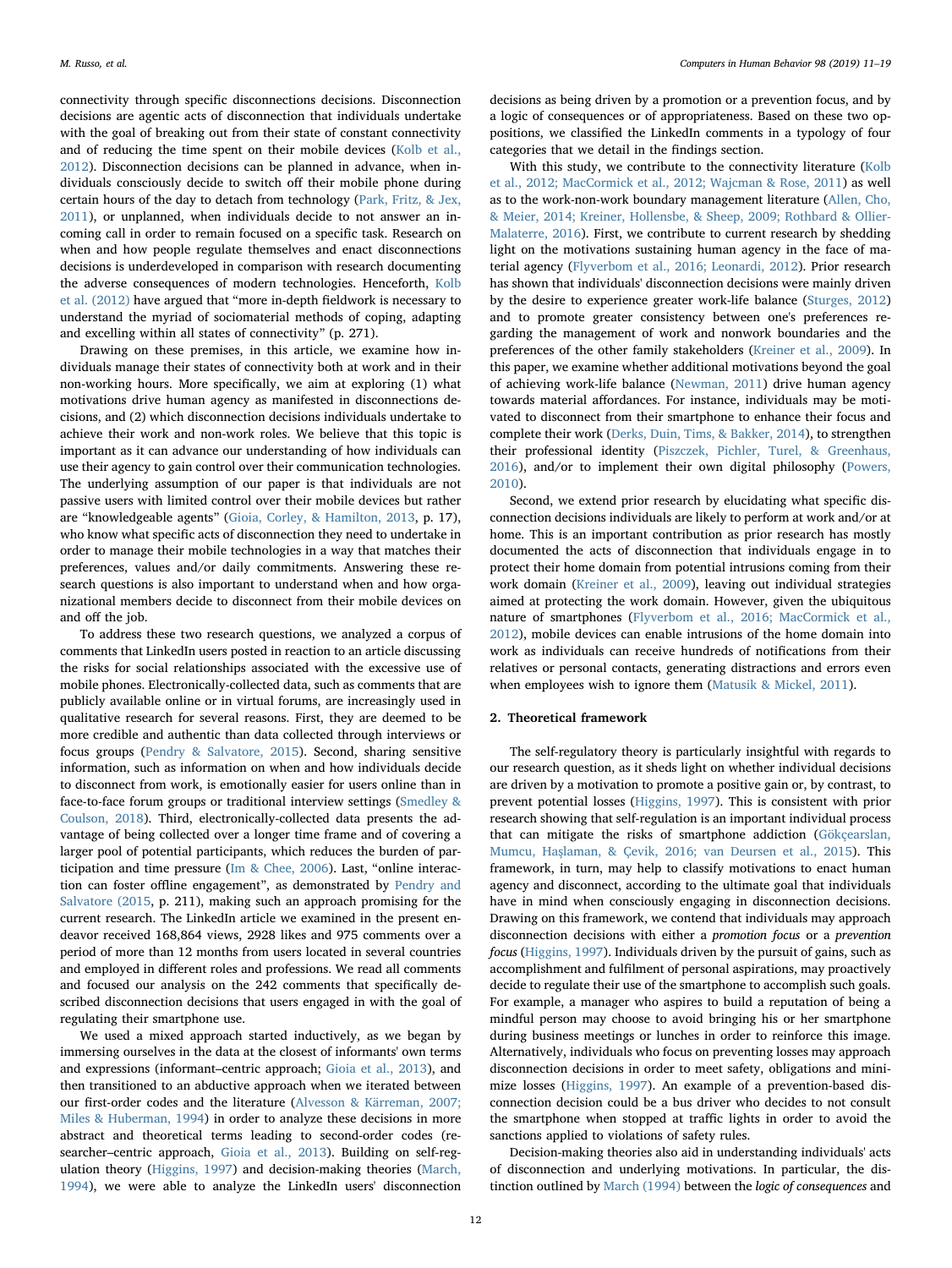the logic of appropriateness is particularly relevant for this endeavor. We contend that individuals may make knowledgeable disconnection decisions based on the estimation of the pros and cons associated with each decision ([March, 1994](#page-8-11)). An example of a disconnection decision based on the logic of consequences would be an employee who decides to disconnect when working on an important project to meet a deadline that cannon be postponed any further. However, individuals may also decide to disconnect based on the logic of appropriateness, based on what they judge as appropriate and consistent with their socially constructed personal and professional identities [\(Greenhaus & Powell,](#page-7-12) [2017\)](#page-7-12). For instance, a manager may consciously decide to put the smartphone away of sight when interacting with a subordinate asking for advice, so as to appear respectful and convey a feeling of presence and attention.

These two lines of arguments, that disconnection decisions may be driven by a promotion or a prevention focus [\(Higgins, 1997\)](#page-7-8) and by a logic of consequences or of appropriateness [\(March, 1994](#page-8-11)), guided our second-order analysis of individuals' motivations and disconnection decisions in work and non-work domain, as we explain below.

#### 3. Research methods

### 3.1. Data

Data for this article were gathered by collecting and analyzing a corpus of comments published online on LinkedIn in response to an article posted on the same social network on February 5th, 2013. The article, entitled "The 21-day challenge - no phone in the company of others", described the risks related to excessive use of mobile phones. In the article, the author narrated her encounter with a taxi driver who was complaining about the lack of conversation with customers because of their incessant use of smartphones during rides.

At the moment of data collection, the article had received more than 168,864 views, 2928 likes, and 975 comments and had been shared 9419 times by LinkedIn users, who described their personal experiences with information and communication technologies and decisions made to tackle this issue. Among the 975 comments, some were simple praise of the article for raising the topic ("This is an excellent post!"); others were authored by enthusiastic followers who communicated their benefits from regulating the use of smartphones ("… my eyes hurt less at the end of the night"). From our reading, we noticed that 242 comments (24.8%) describing specific disconnection decisions. These comments constitute our final dataset. Comments ranged from short sentences describing the individual decisions to disconnect and stop using smartphones at all (e.g. "I have deliberately avoided getting a smartphone at all") to longer and more detailed descriptions of actions taken to regulate their smartphone use both at work and at home. Using the LinkedIn account of one of the authors, we were also able to associate the available demographic information (i.e. gender, job position, and industry) with each comment.

The total number of words for the 242 comments in our final dataset was about 14,500. Gender was fairly evenly distributed, as 47% of the comments were authored by men and 51% by women, whereas 2% of the comments were anonymous. Respondents lived in numerous countries: given that the author of the LinkedIn article is American, many comments were authored by Americans, but others were written by people living in the UK, Germany, Italy, Saudi Arabia, India, and Australia. Commentators were representative of numerous industries, including marketing and sales (18.5%), information technologies (17.5%), telecommunication and internet services (6.1%), counselling (5.6%), education (5.6%), consulting (5.1%), publishing (5.1%), human resources (4.6%), healthcare (4.6%), tourism, and leisure and entertainment (2.0%). They also held a range of positions, including CEO, vice-president and other executive positions (18.5%); senior manager (7.7%); middle manager (e.g. product manager, project manager, design manager) (19.5%); executive assistant (7.2%); consultant (21.6%); IT specialist (e.g. IT engineer, system administrator, programmer) (11.5%); counsellor (3.6%) and other positions (10.4%) such as lecturer, nurse, or self-employed.

### 3.2. Data analysis

The comments posted to this LinkedIn article are publicly viewable  $online$ , $<sup>1</sup>$  $<sup>1</sup>$  $<sup>1</sup>$  so no particular action could have been taken to protect the</sup> privacy and confidentiality of the commenters. Numerous research ethics committees, such as the Norwegian National Committee for Research Ethics in the Social Sciences and the Humanities, $<sup>2</sup>$  $<sup>2</sup>$  $<sup>2</sup>$  indicate that</sup> researchers can use material from open forums without obtaining the consent from the parties, provided that they inform the company hosting the forum.

Data were analyzed using Dedoose, an online software for qualitative data analysis, and independently coded by two researchers. Following indications by [Gioia et al. \(2013\),](#page-7-6) data analysis consisted of two main phases: first, we read the comments to capture their meaning and coded them using the informants' language as much as possible (first-order codes); second, we iterated with the literature to analyze the informants' terms in more abstract and theoretical ways, discerned response patterns in the data, and grouped the comments into theoretically-relevant categories (second-order concepts/themes). In the first stage of data analysis, we analyzed the comments to generate themes capturing (1) the motivations underlying the decisions to disconnect and (2) the actual decisions. This process generated hundreds of statements. Sample codes for motivations were "to increase situational awareness", "to avoid being interrupted", and "to avoid appearing rude", while sample codes for decisions were "turning mobile phone off", "ignoring it", and "keeping it away of the sight". In the second stage of data analysis, we paid particular attention to nascent patterns that could help to explain the phenomena observed and that were not referenced in the existing connectivity and boundary management literature. Using an iterative process of going back and forth across the data and the literature ([Alvesson & Kärreman, 2007; Miles &](#page-7-7) [Huberman, 1994](#page-7-7)), we looked for commonalities among the emerging themes to collapse the number of themes into "a more manageable number" ([Gioia et al., 2013,](#page-7-6) p. 19). As an example, we collapsed the decisions "putting the smartphone on silent mode" and "turning it off", as they described two similar decisions. Then, during this iteration, we saw how self-regulation and decision-making theories helped make sense of the decisions reported by informants and of their motivations to disconnect from their smartphone. We classified the disconnection decisions as being primarily driven by a promotion or a prevention focus [\(Higgins, 1997](#page-7-8)) and by a logic of consequences or of appro-priateness [\(March, 1994](#page-8-11)), which gave rise to a  $2 \times 2$  typology of individual motivations underlying disconnection decisions, presented in the next section.

# 4. Findings

In this section, we present findings using our typology as a guiding structure [\(Fig. 1\)](#page-3-0). We named the four motivations driving disconnecting decisions as follows: (i) improving role performance, (ii) establishing a personal digital philosophy, (iii) minimizing undesirable social behaviors, and (iv) shielding one's priorities in life.

As shown in [Fig. 1](#page-3-0), horizontally, the first two types of motivations, (i) improving role performance and (ii) establishing a personal digital philosophy, were driven by an approach orientation aimed at promoting positive gains; whereas the two other types of motivations, (iii)

<span id="page-2-0"></span><sup>1</sup> [https://www.linkedin.com/pulse/20130205234619-1291685-the-21-day](https://www.linkedin.com/pulse/20130205234619-1291685-the-21-day-challenge-no-phone-in-the-company-of-others)[challenge-no-phone-in-the-company-of-others.](https://www.linkedin.com/pulse/20130205234619-1291685-the-21-day-challenge-no-phone-in-the-company-of-others)

<span id="page-2-1"></span><sup>2</sup> [https://www.etikkom.no/globalassets/documents/english-publications/](https://www.etikkom.no/globalassets/documents/english-publications/ethical-guidelines-for-internet-research.pdf) [ethical-guidelines-for-internet-research.pdf.](https://www.etikkom.no/globalassets/documents/english-publications/ethical-guidelines-for-internet-research.pdf)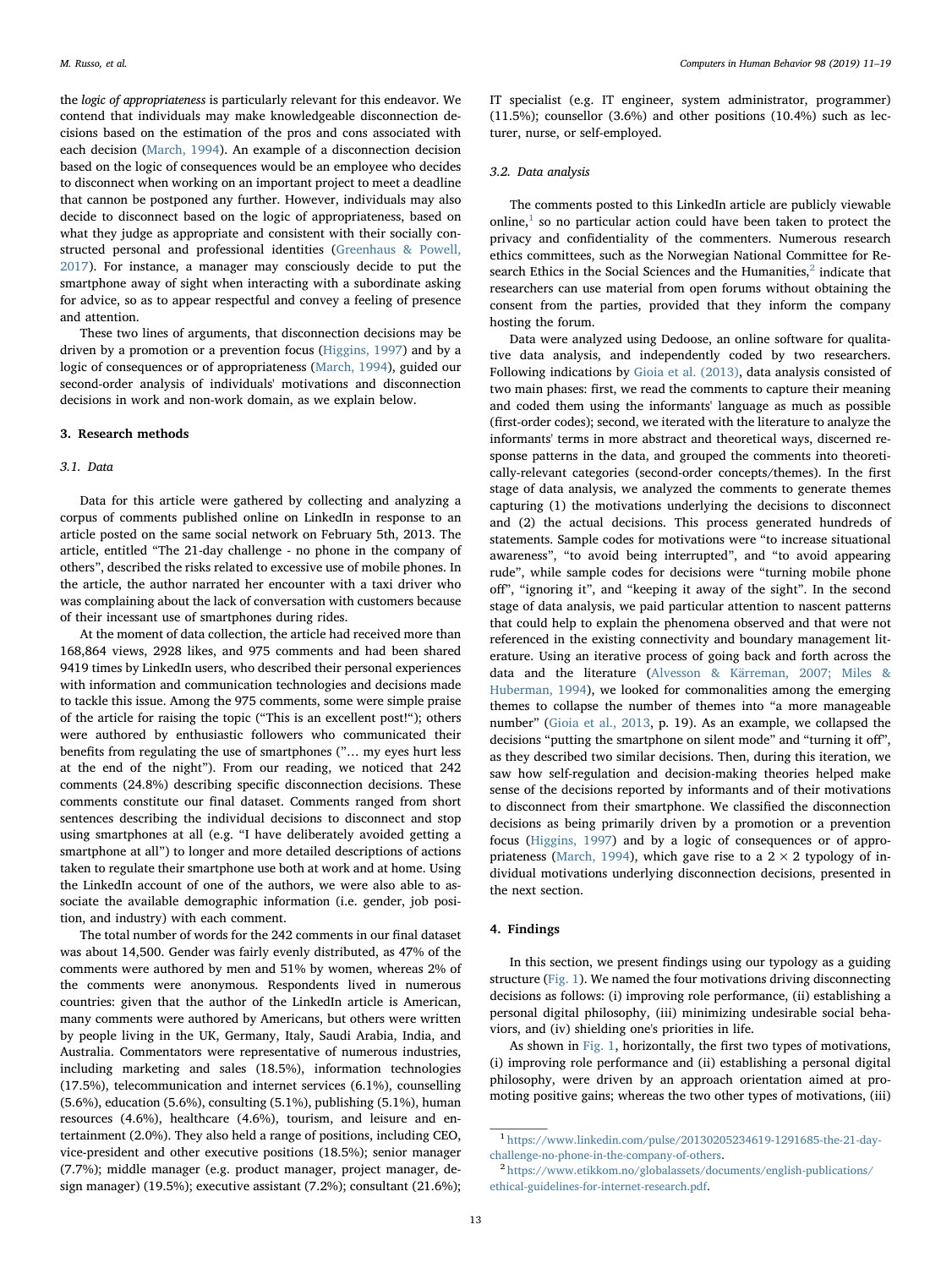<span id="page-3-0"></span>

|                          | Logic of Consequences                                                                                            | Logic of Appropriateness                                                                                                                                    |
|--------------------------|------------------------------------------------------------------------------------------------------------------|-------------------------------------------------------------------------------------------------------------------------------------------------------------|
|                          | 1. Improving Role Performance                                                                                    | 2. Establishing a Personal Digital<br>Philosophy                                                                                                            |
| Approach<br>Orientation  | • Enhancing focus and situational<br>awareness                                                                   | • Building and reinforcing a personal<br>view about connectivity technologies                                                                               |
|                          | • Resting and recovering cognitive<br>and physical energies                                                      | • Strengthening self-image                                                                                                                                  |
|                          | • Favoring more active participation<br>in work and non-work roles                                               | • Giving the right example to children<br>(in the family domain) and to<br>colleagues (at work)                                                             |
|                          | • Promoting better work and family<br>experiences                                                                | • Reflecting on the role and<br>importance of communication<br>technologies in one's life                                                                   |
|                          |                                                                                                                  |                                                                                                                                                             |
| Avoidance<br>Orientation | 3. Minimizing Undesirable<br><b>Social Behaviors</b><br>• Avoiding the appearance of<br>rudeness in interactions | 4. Shielding One's<br><b>Priorities in Life</b><br>• Warning about (inter-)personal risks<br>associated with excessive use of<br>communication technologies |
|                          | • Minimizing interruptions                                                                                       | • Curbing a passive use of technology<br>for self and stakeholders                                                                                          |
|                          | • Avoiding treating others (or being<br>treated by others) disrespectfully                                       | • Avoiding the loss of significant<br>others' affection                                                                                                     |
|                          | • Refraining from antisocial behaviors                                                                           | • Making sure to not lose control in<br>personal and work domains                                                                                           |
|                          |                                                                                                                  |                                                                                                                                                             |

Fig. 1. Typology of Individual Motivations underlying Disconnection Decisions.

minimizing undesirable social behaviors and (iv) shielding one's priorities in life, were driven by an avoidance orientation aimed at preventing losses. Vertically, our framework shows that the motivations pertaining to (i) improving role performance (iii) and minimizing undesirable social behaviors were driven by a logic of consequences, whereas motivations pertaining to (ii) establishing a personal digital philosophy and (iv) shielding one's life priorities were driven by a logic of appropriateness.

It is important to note here that we do not view these categories as mutually exclusive but rather as ideal types, empirically, we have observed that primary and secondary motivations sometimes drive an individual's specific decision. Hence, some comments neatly fall into one of the categories, while others illustrate overlaps, as in the following quote:

I explain to clients that if I don't answer emails or calls right away it's because I'm in a meeting with someone else at the time. When I explain that I won't pick up the phone when I'm meeting with them either, my clients engage more with me and we get a lot more done. I stumbled over this philosophy of being in the moment when I got my first blackberry and have argued with bosses over it, but my clients LOVE it.

This comment describes a disconnection decision – not answering a call or email during a meeting – which reflects both the motivation of improving role performance (i.e., improving focus) and the motivation of establishing a personal digital philosophy (i.e., living the present moment). Below, we discuss these four categories in more depth.

## 4.1. Improving role performance

Role performance refers to the attainment of obligations and expectations in multiple roles [\(Lazarova, Westman, & Sha](#page-8-18)ffer, 2010). The comments included in the first quadrant of the typology describe disconnection decisions that, in our view, were driven by a promotion focus, as individuals were likely to disconnect in order to promote positive gains in their work and nonwork domains, as well as the logic of consequences, as individuals were concerned about the outcomes associated with excessive use of their smartphone, with the ultimate goal of improving their role performance. The following comments, written by Michael, a logistics consultant, and Karen, a real estate agent, reveal that the motivation behind the decisions of disconnecting from their smartphone was to enhance focus and situational awareness:

I have not owned a cell phone … for over 10 years. I run, walk, cycle, shop, vacation, go for coffee or dinner, completely connected with the present … I practice situational awareness. (Michael, #2).

I found that having no data on my phone helps a lot … [it is] somewhat inconvenient, but it makes me look around me more and focus on something other than my phone. (Karen, #15).

These two comments illustrate that those disconnection decisions can range in degree of radicalism, from minor acts consisting of "not subscribing the data plan" on the phone (Karen) to more extreme acts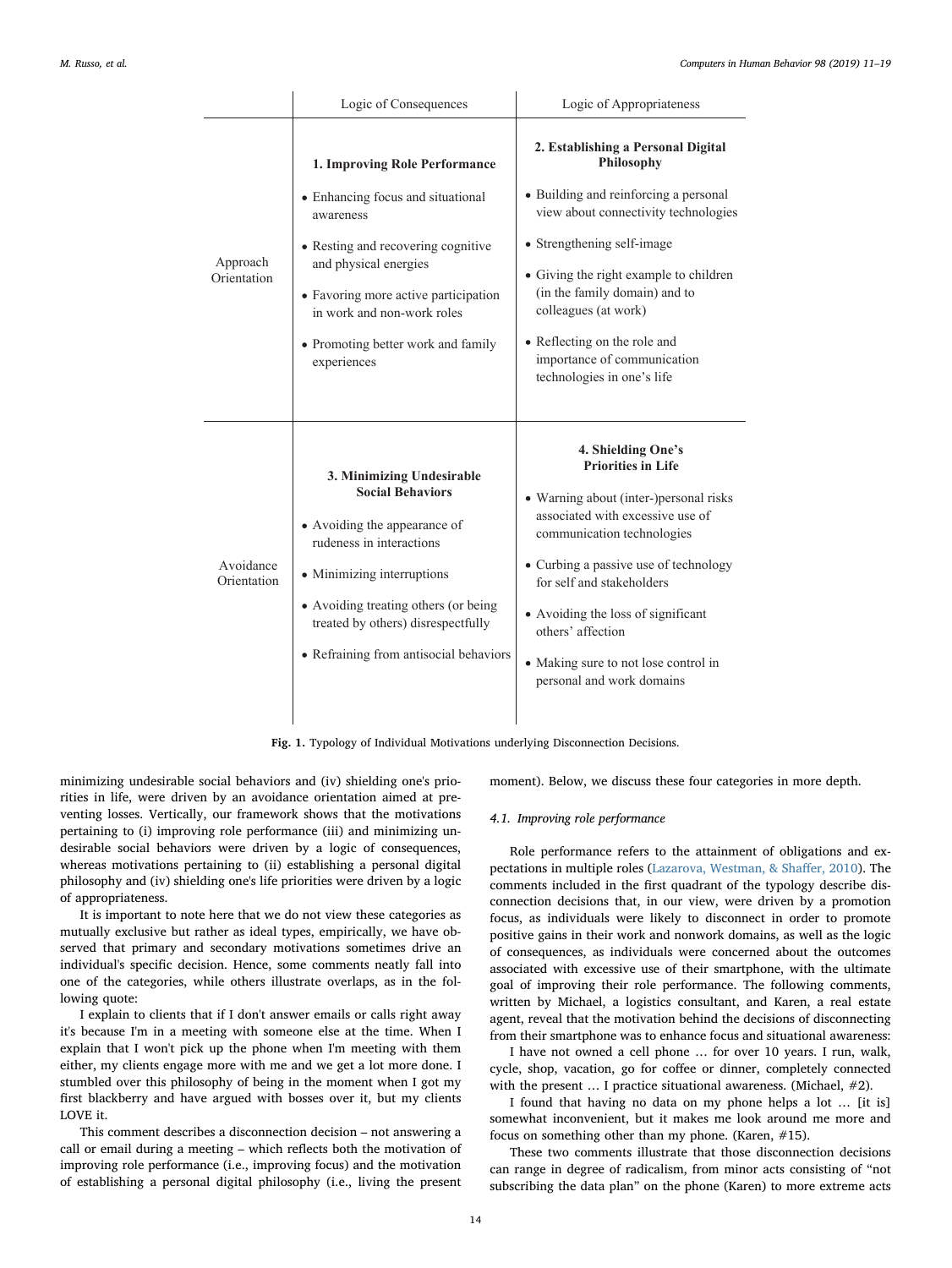consisting of "not buying a smartphone" at all (Michael). In both cases, the possibility of gaining focus and attention to the present was the main driver of these decisions. Less radical decisions are reflected in the following comments by Anish (an informatics consultant) and Dane (an architect), all of whom described their decisions to put the smartphone on silent mode or to turn it off as a way to devote more attention to their clients:

I usually travel to different countries for work and whenever I am at a customer location, I prefer to keep my phone in silent mode kept safely in my bag … I really feel at peace with nobody able to reach me. (Ashish, #37).

… there are times where I literally turn off the phone and pocket it … it is remarkable (a) how much thinking you can do when not distracted, and (b) you get to the meeting with a clearer head and a much better and client-focused attitude. (Dane, #62).

Another important motivation that drove individuals' agency to interrupt their state of constant connectivity is favoring more active participation both at work and in the home domain, as the following comments illustrate:

I try to do this [disconnect] while in meetings and in conversation with people. I call it active listening/participation. (Gwyneth, #74).

I unplugged to be more present and more effective at work and with my family. I had never realized how being glued to my phone alienated my family. Now, we connect better, have more meaningful conversations and you know what … work [gets] done faster and more completely. (Christieann, #6).

Notably, some commentators described relying on the 'do not disturb' function that enables setting specific disconnection time during the day or the night to rest and recover one's cognitive and physical energy:

I … put my phone in a "do not disturb" mode, but it will allow phone calls from the contacts that I designate in a group … So now I can focus on being "present" with no fear of missing a phone call that truly shouldn't be missed. (Susan, #95).

Another relevant decision made to favor recovery consisted of scheduling temporal breaks and/or establishing specific moments during the day to be connected in order to create moments of technology respites, as the following comments indicate:

Starting at sundown on Friday and at least twice a month, I become unavailable via phone and won't be reachable until sundown Saturday night. It's refreshing but at the same time challenging. (Sandy, #17).

Much to the disappointment of friends, family, and colleagues, I follow this [rule] religiously with my phone and emails. If I am at work I only return calls or email between 12:30 and 1:30 or during the last hour of the day. (Matthew, #26).

Importantly, not all motivations were reflective of a promotion focus. Many people regulated the use of their connectivity technologies based on a prevention focus, to minimize losses in both their work and non-work domains, as in the previous example by Christieann, whose decision to unplug from technology was also motivated by a desire to prevent feelings of alienation during interactions with her family.

# 4.2. Establishing a personal digital philosophy

In the second quadrant of the typology, we included the comments that, in our view, were driven by a promotion focus as the main motivation was to accomplish positive gains and the logic of appropriateness as the focus was on managing the mobile devices in accordance with one's personal identity, preferences, and values. Interestingly, the data analysis revealed that people decided to disconnect through symbolic decisions aimed at establishing, implementing and communicating their personal digital philosophy ([Powers,](#page-8-16) 2010). As the following example by Marylin illustrates, a personal digital philosophy enables the development of a holistic approach towards communication technologies, which results in "a way of thinking that takes into account the human need to connect outward, to

answer the call of the crowd, as well as the opposite need for time and space apart" [\(Powers, 2010](#page-8-16), p. 4).

[The 21-day challenge] brings to [my] mind a quote [by] Oscar Wilde: "Everything in moderation, including moderation". I have set discernible boundaries. I usually turn [my smartphone] off when I am in a meeting with someone (if I forget [to do so], I simply do not answer). I have set specific hours when I am "available" by phone. If I go on a vacation, I post a specific message. I rarely use my phone outside of business hours … my cell phone is a helpful business tool – I control it, it does not control me. Today's technology is incredible, provided you use it wisely to your best advantage. (Marylin, #102).

We believe that Marylin's tactic was aimed at reflecting on the role and importance of communication technologies in her life. She wrote that, for her, communication technologies are essential but that it is also necessary to maintain control over them in order to fully leverage on their potential and minimize the risks associated with an uncontrolled use. Similar comments were made by other commentators, like Victoria and Blue, who lamented the pervasiveness of smartphones in our society and described the role they felt that communication technologies should have in their lives:

My phone [is] there to aid social interaction [,] not hinder it. (Victoria, #73).

It took me a couple of months to remind myself that the phone is not my master. (Blue, #101).

The following comments are illustrative of other symbolic decisions that people made with the intention of building and reinforcing their personal views on connectivity technologies, such as accentuating their identity as 'old-school' people, giving the right example to children, or returning to a basic phone instead of purchasing a more advanced smartphone:

I still refuse to connect to an electronic leash (aka a mobile device) … Perhaps one day I will … but I'm still very much old school. (Mark, #68 – old school identity).

As a family, we agreed that phones should be banned completely from meal times. As adults, we have to set an example for the kids. (Andrew, #83 – setting the right example to kids).

I unplugged about 2 ½ years ago. It was the second-best thing I did to get my life back on track. I keep a very basic standard 'old-school' cell phone. (Kay, #92 – using a simple phone).

For some participants, the decision to disconnect was a consequence of a critical incident. As major turning points in one's life tend to stimulate reflection ([Habermas & Bluck, 2000\)](#page-7-13) and counterfactual thinking ([Obodaru, 2012](#page-8-19)), unplanned incidents led commentators to revise their connectivity behaviors, as described in the following comment:

I recently spent two weeks in Greece with my wife and three kids and turned the phone off for the first time in 20 years. It was fantastic … I am now aiming for weekends and reducing my [time spent on] Facebook. (Will, #242).

Another decision aimed at to strengthening their image of "oldschool" people, consisted of using landline phones for most of their work time and being completely off the grid once out of the office:

I try to be quite disciplined about my mobile phone use. I have a physical office and I use the landline as my first port of call. That way I can turn off when I go home. (Heather, #114).

Most of the decisions included in this category demonstrate that human agency was driven by a trade-off between the benefits and costs associated with technology use ([Matusik & Mickel, 2011](#page-8-17)). Several commentators who enacted symbolic decisions to build their digital philosophy were also taking additional initiatives and to communicate to their proximal stakeholders about the risks associated with a state of constant connectivity. This aspect will be covered in the fourth category, in which we present the disconnection decisions that people make in response to solicitations from other family members and aimed at shielding one's priorities in life.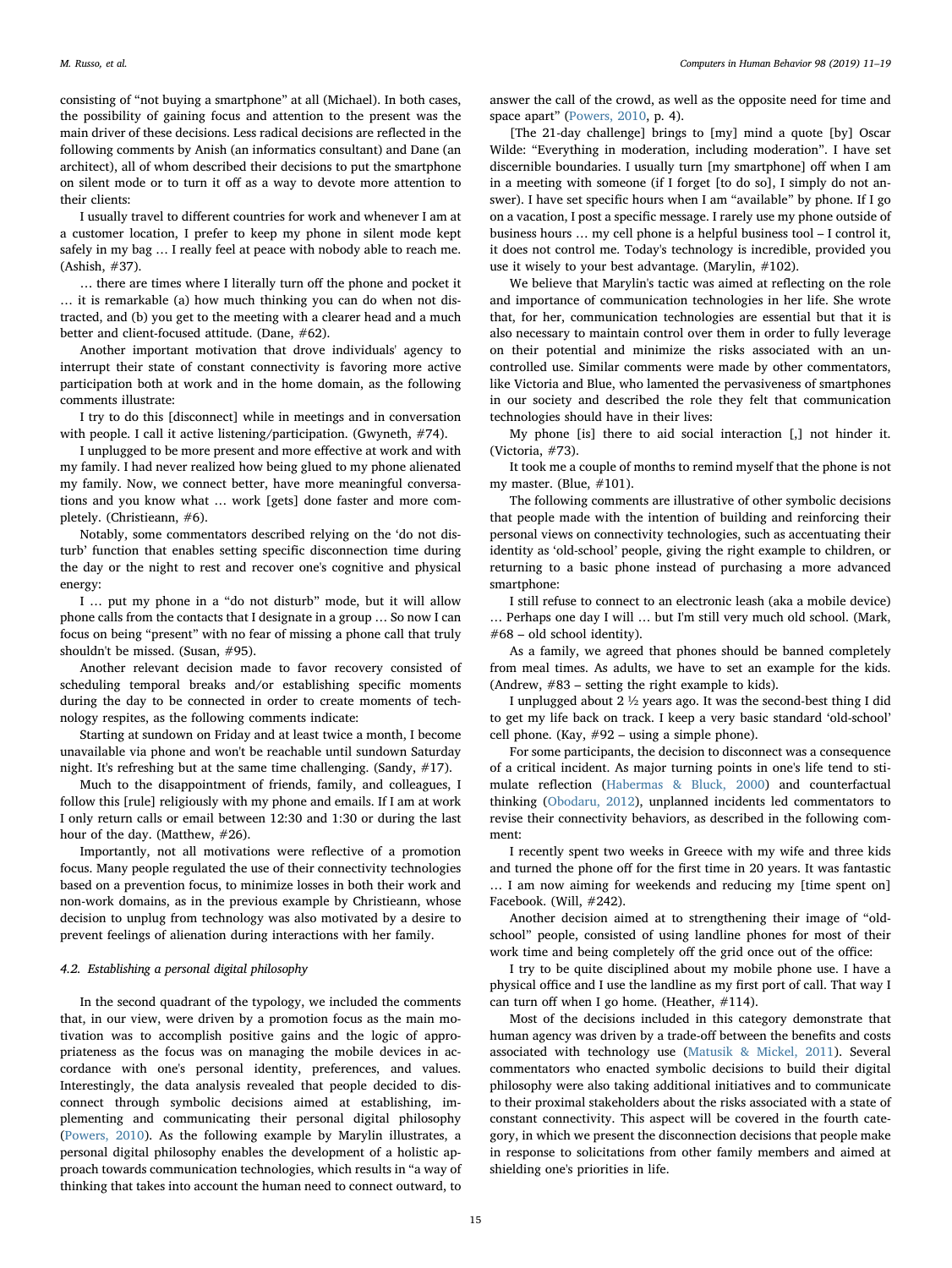## 4.3. Minimizing undesirable social behaviors

In the third quadrant of the typology, we included the comments that, in our view, reflected a prevention focus and a logic of consequences, as the disconnection decisions of this category were mainly undertaken with the motivation to minimize undesirable social behaviors associated with a state of constant connectivity. As illustrated in [Fig. 1](#page-3-0), the main motivations mentioned by commenters included in this category were to avoid appearing rude in social interactions, to minimize interruptions, to avoid treating others in a disrespectful way, and to refrain from antisocial behaviors. Different decisions were made to attain such goals. Preventing a conversation from being interrupted by the sound of notifications was frequently mentioned in the comments as an embarrassing situation. To avoid it, some individuals decided to simply ignore the sound of their phones when a new message/call/ email arrived. The following comment by Kim, a real estate agent, illustrates the decision of not checking the phone while in the company of others:

When out with family, friends, and clients, I never check my phone. To me, it is just good manners!! (Kim, #121).

More radical decisions consisted of disabling the work email account from the phone to make this potential conversation-disturbing task less accessible, as illustrated in the following comment by Rajan, a consultant in the management domain:

Not only does the mobile phone "absent" you from your surroundings, but it is also most disrespectful [to] the [people] who have chosen to be in your company. I, for one, have chosen to disable my business mail on my mobile phone. (Rajan, #112).

This decision resembles the 20-s rule described by Shawn [Achor](#page-7-14) [\(2010\)](#page-7-14) in his book 'The happiness advantage', which is often mentioned as an effective remedy to fight negative habits. This rule consists of increasing the time necessary (up to 20 s) to access a possible temptation, like chocolate, alcohol or smartphone, so that accessing it would require greater willpower and determination. More specifically, in the case of the decision to disable the work email account on the phone as done by Rajan, it is a clear application of the 20-s rule as accessing the mailbox only through the phone internet browser, which requires inserting the login and password and typing the email login webpage, is an operation that requires more than 20 s and greater willpower than accessing the email on the phone native app. Lars decided to disable the automatic notification system on the phone in favor of manually checking, which was perceived as less intrusive:

One good thing to do is to turn off the alert for e-mails and texts – I can assure you that you look at your phone often enough to get all messages in due time, without being instantly notified as they arrive. (Lars, #106).

We noticed that commenters did not only act to moderate their personal state of connectivity but also intervened when others' connectivity states resulted in impolite behaviors that affected the interaction. For example, several commenters made the decision to directly confront their interlocutors when they were using their phone in a disrespectful manner in the social interaction, such as when they were concentrating on the phone screen instead of talking to them (i.e., a phenomenon described in the literature with the term "phubbing", [Chotpitayasunondh & Douglas, 2016](#page-7-15)):

Just had dinner with a friend and I asked that he [turn] his phone off due to the fact [that] when his phone beeps he acts like there is a fire in his pocket and the whole world around him can just wait a minute. (Cheryl, #60).

Cheryl's comment resembles the communication tactics described by [Kreiner et al. \(2009\)](#page-8-13) in their work on Episcopal priests consisting of confronting worshippers who incessantly called them during their time off. In extreme cases, as the next comment illustrates, some people made the decision to stop interacting with impolite interlocutors; they did so to convey a message and prevent similar situations from occurring again in the future:

I've been known to get up and leave meetings, dinners and other situations when folks seem more preoccupied with their phones than with the people they are in [the] presence of, unaware of how insulting and rude that behavior is. (Thomas, #11).

Several comments revealed the introduction of 'penalties' in their social encounters, mostly within the family setting or with friends, towards people who were constantly on their phone while having dinner with others. An example of such a penalty may be paying for a round of drinks or washing the dishes at the end of the meal, as this comment indicates:

The movement has started over here by friends socializing. Whoever takes the phone during a get together has to sponsor the next round of food or drink … a bit of an incentive to keep the hands off. (Claudia, #28).

A very effective disconnection decision to refrain from assuming antisocial behaviors, as well as to promote greater focus and attention to the present, consisted of putting the mobile phone literally "out of sight" to resist the temptation to check it all the time, as the comments by Aegir illustrates:

When invited to dinner at [a] friends' place I leave the phone in my jacket in the [flat's] entrance. Otherwise, why go and meet others? (Aegir, #154).

The comments reported above confirm that people may have multiple goals when making their disconnection decisions. For example, some of the comments reflect a dual desire to minimize undesirable social behaviors and to promote greater focus and situational awareness to important events of life.

# 4.4. Shielding one's priorities in life

In the fourth quadrant of the typology, we included the comments that reflected a prevention focus and a logic of appropriateness regarding the model of decision making, as the disconnection decisions in this category were motivated by the desire to avoid the loss of significant others' affection and to align one's behaviors with one's identities. Several commenters reported that observing their own behaviors as well as those of their proximal stakeholders helped them to reflect on the interpersonal costs associated with constant connectivity and the risk of losing sight of essential priorities in life. The next comment by Florence reflects a fear of becoming dependent on technology as well as of assuming antisocial behaviors that did not match her values:

Initially, I did not want to get a smartphone because I felt I didn't need to 'be online as much as I am already'. I knew my commute to work would become phone related. I did not really want to become so reliant on something … I still try to tell myself not to become reliant on something that makes me more antisocial. (Florence, #204).

Similar comments were made by Rebecca and Syed, who made the decision to moderate the smartphone use when being with other family members and kids in the attempt to remain focused on the major priorities in their lives:

My employer does not allow cell phones … it's amazing, but I really can survive 8 h without checking everyone's Facebook status. Then I realized, if I can do this for my employer, will I do it for my sons? Who deserves my undivided attention? (Rebecca, #109).

I never answer [my] phone when I'm playing with my daughter, talking to my parents or having a chat with my wife. I call people back when I get free (Syed, #156).

The next comments indicate that many people were challenged by their family members to reduce their smartphone use. Like the critical incidents described in the previous section, these solicitations from family members can represent significant turning points for people, leading to a radical revision of connectivity behaviors in order to avoid losing family members' affection and being more respectful of their preferences and needs [\(Greenhaus & Powell, 2012](#page-7-16)). Such comments reveal that disconnection decisions were not only proactively made by the commentators but were also undertaken in response to solicitations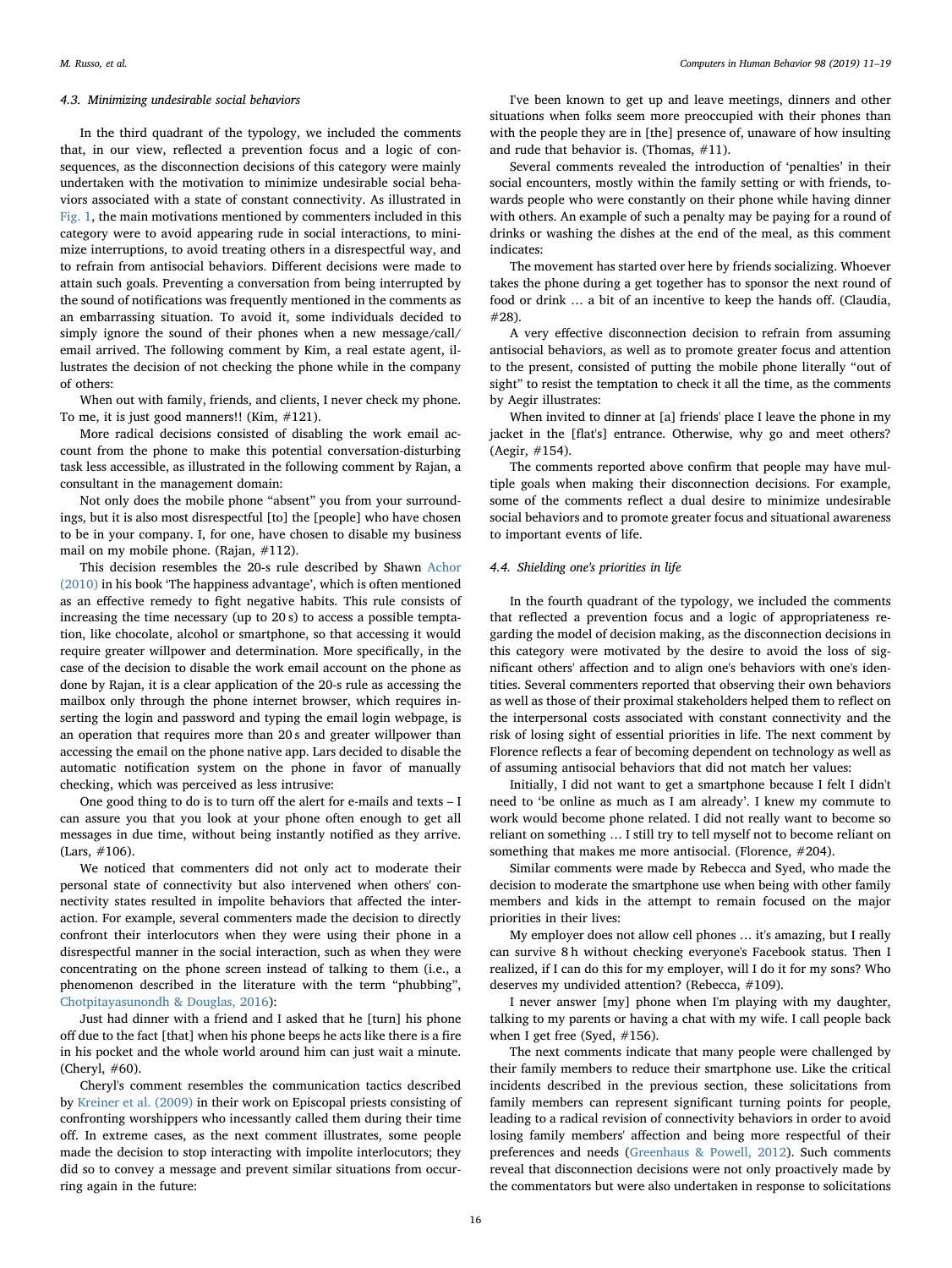by significant others, revealing not only an agentic approach towards the management of communication technologies but also a reactive one in response to the contextual solicitation:

I have been accused several times of being married to my phone and not paying attention to others around me. (Paula, #110).

My [six- and three-year-old children] often ask me to look them straight in the eyes when they are talking to me to ensure that I am listening with all my senses. Should I use my cell phone at home in their presence after school, they often question whether my mobile is more important than [them]. (Malak, #187).

Another decision consisted of warning to self about the social and relationships risks associated with excessive use of communication technologies as described in the next comments:

It is not healthy for you that the phone is the first thing you look at in the morning and the last at night. (Gina, #30).

I have often been concerned that we are losing our sense of courtesy by not giving someone we're meeting with (whether business, spouse, children, friends) our undivided attention. (Mike, #84).

In this category, we also included the comments of those people who were willing to enhance not only their self-awareness but also others' awareness regarding the risk associated with excessive use of communication technologies. Illustrative examples include the following comments from commentators who, after having read the article on LinkedIn, decided to share the challenge with their team, spouses and/or friends:

I completely agree [with this article] and have been trying to [advise] people/friends and colleagues to adopt a similar approach not only for their phones but all technology around us. (Ayman, #44).

# 5. Discussion

Our research questions were: Why do individuals exert agency and decide to reduce their smartphone use, and what specific disconnection decisions do they make? In exploring these questions, we drew on the regulatory focus theory [\(Higgins, 1997\)](#page-7-8) and on decision-making theories [\(March, 1994\)](#page-8-11) to code, interpret and classify a corpus of 242 comments that LinkedIn users posted in reaction to an article discussing the risks of excessive use of communication technologies. Our analysis painted human agency with regards to material affordances as four categories of disconnection decisions, driven either by a promotion versus prevention focus or by the logics of consequences versus appropriateness. The analysis of these comments confirms that individuals are agentic in the management of their smartphones ([Flyverbom et al.,](#page-7-3) [2016; Kolb et al., 2012; Leonardi, 2012](#page-7-3)) as they are likely to engage in a series of discretionary behaviors aimed at promoting gains associated with breaks in the smartphone use and/or preventing negative outcomes due to constant connectivity. Interestingly, these comments also resonate with a key argument of boundary management literature ([Kreiner et al., 2009](#page-8-13)), i.e. that there is a reciprocal relationship between the challenges that individuals experience on a daily basis in the management of their work-home interface and the enactment of specific strategies aimed at addressing such challenges. The presence of a challenge, for instance, a boss asking every evening to receive a report regarding the daily meetings with the several clients, stimulates the use of particular boundary management strategies or tactics, for instance, communicating with the boss about one's personal preferences during nonwork time, which, in turn, can contribute to diminishing the interference caused by constant connectivity. This reciprocal relationship can be theorized as human agency changing material agency, that is individuals' goals modifying what material affordances do [\(Leonardi,](#page-8-20) [2012\)](#page-8-20).

## 5.1. Theoretical contributions

Our study primarily contributes to the connectivity and to the work non-work boundary management literature. First, our study

demonstrates that individuals devote time and effort to make decisions regarding when and where to connect or disconnect from their smartphone, so as to break out from their state of constant connectivity both at work and in their private lives. In other words, we contribute to research on human agency in the face of material agency ([Flyverbom](#page-7-3) [et al., 2016; Leonardi, 2012](#page-7-3)) and to connectivity research ([Kolb et al.,](#page-8-6) [2012; Mazmanian et al., 2013; Wajcman & Rose, 2011](#page-8-6)) by showing what motivates disconnection decisions and how such decisions are enacted. We contend that differentiating between promotion/prevention focus and consequence/appropriateness logic behind such decisions is an insightful contribution as connectivity regulation is becoming increasingly salient and needed in contemporary workplaces ([Kolb et al., 2012](#page-8-6)), and, as such, it is important to understand its underlying rationales. Our findings are relevant because they disclose a new side of human agency, related to the management of communication technologies, demonstrating how its entanglement with the materiality of contemporary mobile devices and the social context ([Orlikowski, 2007](#page-8-21)) can produce a wider spectrum of decisions, including the one to disconnect and resist the pressure coming from mobile devices.

An additional important distinction emerges from our findings, as our analysis highlights two dimensions of connectivity regulation, the individual and the relational. Theorizing smartphone regulation as being both self-directed and other-directed – as in the case of decisions included in the fourth category of our typology, where we grouped decisions to disconnect in response to a solicitation provided by a family member – may also extend our grasp of individuals' efforts to leverage technology so that it remains beneficial to them and their stakeholders. The comments reveal that stakeholders can introduce social sanctions in the case of disrespectful behaviors that violate social expectations (e.g. behaviors deemed to be impolite). As such, our findings extend identity research ([Ybema et al., 2009](#page-8-22)) by claiming that connectivity regulation may align with social regulations pertaining to acceptable social scripts, which remain important for social interactions in old and new technological contexts.

Our second main contribution pertains to research on the management of boundaries between work and non-work. Prior research has widely focused on how individuals manage their work-home boundaries to achieve greater balance in their lives [\(Kreiner et al., 2009;](#page-8-13) [Sturges, 2012\)](#page-8-13). Boundaries are clearly conceptualized as bidirectional and of potentially asymmetrical strength ([Clark, 2000; Kossek &](#page-7-17) [Lautsch, 2012\)](#page-7-17). However, the strategies or tactics that have been identified so far in the literature focused mostly on work intrusions in the private sphere ([Kreiner et al., 2009\)](#page-8-13). Our results extend this literature by demonstrating the presence of commonalities in the way people manage their boundaries through coherent decisional patterns across their work and private roles. Acknowledging that individuals also engage in specific tactics to protect their work domain from potential intrusions pertaining to the non-work sphere is an important contribution and it opens up new avenues of research as to what these boundary management behaviors are and how they are diversely implemented across work contexts.

# 5.2. Practical implications

This study can inspire individuals who seek to reduce their smartphone use by suggesting a series of decisions to do so. While the analysis of costs and benefits associated with disconnection decisions was beyond the scope of the present article, several comments posted on LinkedIn indicated that the enactment of disconnection decisions produced immediate benefits for them in many aspects of their lives. A large group of commenters indicated that they experienced an increasing number of high-quality conversations after reducing the time spent on the smartphone. Others stated that putting the phone out of sight or deciding when to use or not to use communication technologies helped them to concentrate more and to become more effective both at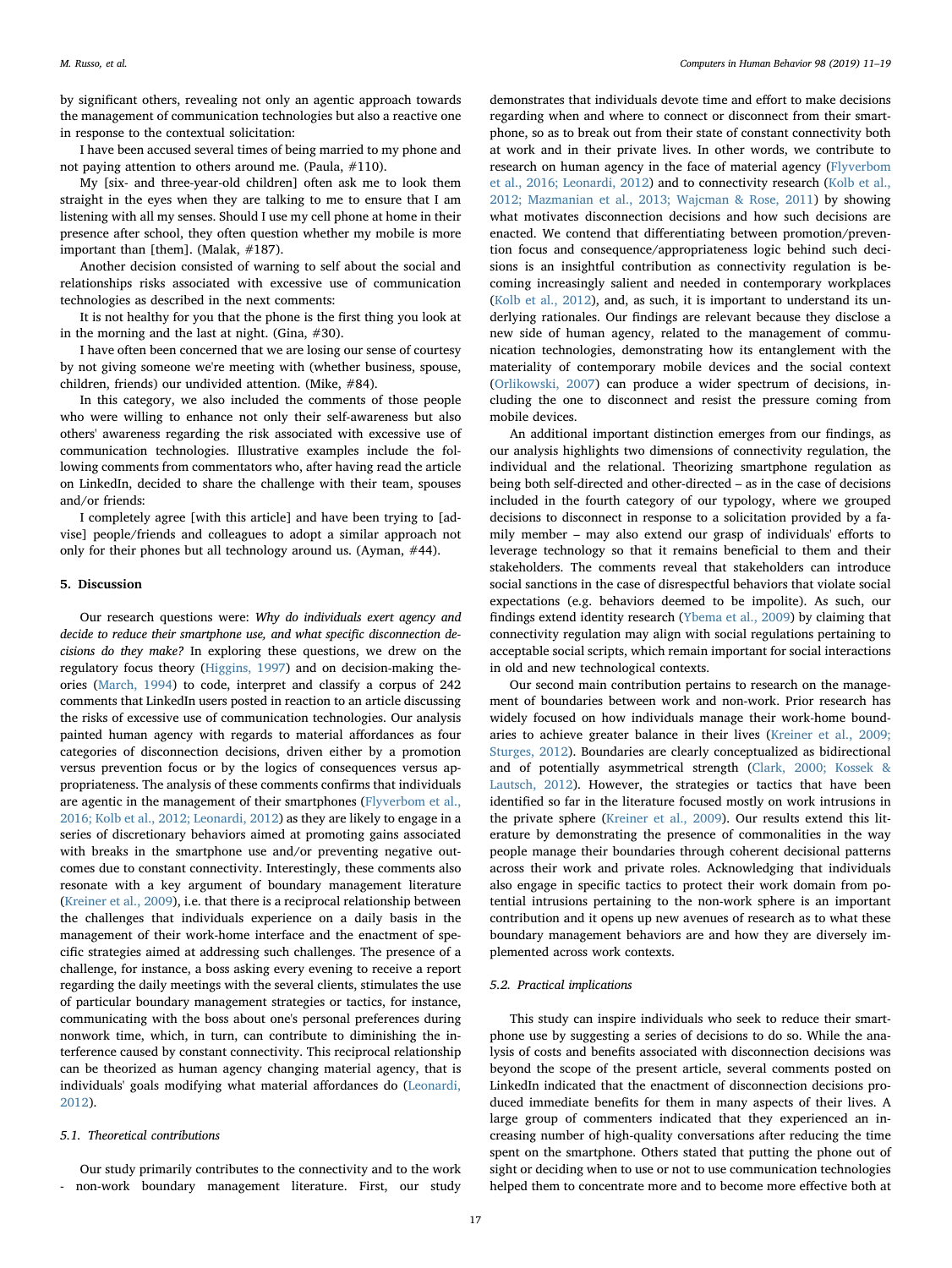work and at home. A group of people also reported noticeable health benefits. Health improvements were both psychological, due to an enhanced ability to detach from work, and physical, due to the smaller amount of time spent using mobile devices that very often involve an unnatural neck posture and expose finger and eye muscles to excessive effort. We, therefore, encourage individuals, managers and policy-makers to consider how connectivity states can be regulated following personal orientations and decision styles in order to foster role performance at and outside of work and to promote consistency with one's or a social group's identities.

# 5.3. Limitations and future research

While our sample was well fitted to our research objectives in the sense that it enabled the examination of specific acts of disconnection and their motivations, there was a selection bias such that the people who commented on this LinkedIn article were interested in the issue of connectivity technology regulation and thus were probably more likely to disconnect than average population. Future research on the prevalence of connectivity technology regulation decisions and motivations should strive to study samples that are exempt from this selection bias. Conducting diary studies ([Bolger, Davis, & Rafaeli, 2003\)](#page-7-18) would be an interesting way to capture on-going connectivity regulation decisions, as would critical incidents [\(Flanagan, 1954\)](#page-7-19) or the experimental vignettes methodology ([Aguinis & Bradley, 2014](#page-7-20)). We call for future research looking at the prevalence of the four categories of disconnection decisions that we have outlined, in light of a range of individual factors that may influence them, such as role identification and preferences for segmentation vs. Integration of work and life. Likewise, a range of contextual factors may impact individuals' disconnection decisions, such as the degree of control over one's work, which can depend on the relationship with supervisor and the organizational culture, status distance and power difference within relationships (e.g. whether an employee can confront his or her supervisor about their connectivity habits), and cultural beliefs regarding what is right or wrong in interpersonal relationships and work devotion, which may vary across social classes and countries ([Williams, Blair-Loy, & Berdahl,](#page-8-23) [2013\)](#page-8-23).

## 6. Conclusions

Given the pervasiveness of communication technologies and the importance for individuals, organizations, and society of understanding the different reasons why and the different ways in which states of connectivity can be regulated [\(Kolb et al., 2012\)](#page-8-6), this study presents a useful framework to theorize specific disconnection decisions and motivation behind such acts as representative of human agency with regards to material affordances, which we hope can enhance awareness and comprehension of this important aspect of contemporary organizational life.

|                           | Logic of Consequences                                                                                                                                                                                                                                                                | Logic of Appropriateness                                                                                                                                                                                                                                                                                                                                               |
|---------------------------|--------------------------------------------------------------------------------------------------------------------------------------------------------------------------------------------------------------------------------------------------------------------------------------|------------------------------------------------------------------------------------------------------------------------------------------------------------------------------------------------------------------------------------------------------------------------------------------------------------------------------------------------------------------------|
| Approach Orie-<br>ntation | 1. Improving Role<br>Performance<br>• Enhancing focus and si-<br>tuational awareness<br>• Resting and recovering<br>cognitive and physical<br>energies<br>• Favoring more active<br>participation in work and<br>non-work roles<br>• Promoting better work<br>and family experiences | 2. Establishing a Personal<br>Digital Philosophy<br>• Building and reinforcing a per-<br>sonal view about connectivity<br>technologies<br>• Strengthening self-image<br>• Giving the right example to<br>children (in the family domain)<br>and to colleagues (at work)<br>• Reflecting on the role and im-<br>portance of communication<br>technologies in one's life |

| Avoidance Orie- | 3. Minimizing Undesirable                                                                                                                                                                                                   | 4. Shielding One's                                                                                                                                                                                                                                                                    |
|-----------------|-----------------------------------------------------------------------------------------------------------------------------------------------------------------------------------------------------------------------------|---------------------------------------------------------------------------------------------------------------------------------------------------------------------------------------------------------------------------------------------------------------------------------------|
| ntation         | <b>Social Behaviors</b>                                                                                                                                                                                                     | Priorities in Life                                                                                                                                                                                                                                                                    |
|                 | • Avoiding the appearance<br>of rudeness in interac-<br>tions<br>• Minimizing interruptions<br>• Avoiding treating others<br>(or being treated by<br>others) disrespectfully<br>• Refraining from antiso-<br>cial behaviors | • Warning about (inter-)personal<br>risks associated with excessive<br>use of communication technol-<br>ogies<br>• Curbing a passive use of tech-<br>nology for self and stakeholders<br>• Avoiding the loss of significant<br>others' affection<br>• Making sure to not lose control |

• Making sure to not lose control in personal and work domains

# Acknowledgments

We would like to thank Yehuda Baruch, Loriann Roberson and Wolfgang Mayrhofer for their feedback on earlier versions of this manuscript.

## References

- <span id="page-7-14"></span>Achor, S. (2010). [The happiness advantage.](http://refhub.elsevier.com/S0747-5632(19)30137-2/sref1) New York: Crown Pub.
- <span id="page-7-20"></span>Aguinis, H., & Bradley,  $K$ , J. (2014). Best practice recommendations for designing and implementing experimental vignette methodology studies. Organizational Research Methods, 17(4), 351–371. <https://doi.org/10.1177/1094428114547952>.
- <span id="page-7-9"></span>Allen, T. D., Cho, E., & Meier, L. L. (2014). Work–family boundary dynamics. Ann. Rev. Org. Psychol. Org. Behav. 1(1), 99–121. [https://doi.org/10.1146/annurev-orgpsych-](https://doi.org/10.1146/annurev-orgpsych-031413-091330)[031413-091330.](https://doi.org/10.1146/annurev-orgpsych-031413-091330)
- <span id="page-7-7"></span>Alvesson, M., & Kärreman, D. (2007). Constructing mystery: Empirical matters in theory development. Academy of Management Review, 32(4), 1265-1281. [https://doi.org/10.](https://doi.org/10.5465/amr.2007.26586822) [5465/amr.2007.26586822.](https://doi.org/10.5465/amr.2007.26586822)
- <span id="page-7-4"></span>Bandura, A. (1989). Human agency in social cognitive theory. American Psychologist, 44(9), 1175–1184. <https://doi.org/10.1037/0003-066X.44.9.1175>.
- <span id="page-7-18"></span>Bolger, N., Davis, A., & Rafaeli, E. (2003). Diary methods: Capturing life as it is lived. Annual Review of Psychology, 54, 579–616. [https://doi.org/10.1146/annurev.psych.](https://doi.org/10.1146/annurev.psych.54.101601.145030) [54.101601.145030](https://doi.org/10.1146/annurev.psych.54.101601.145030).
- <span id="page-7-2"></span>Chen, C., Zhang, K. Z. K., Gong, X., Zhao, S. J., Lee, M. K. O., & Liang, L. (2017). Examining the effects of motives and gender differences on smartphone addiction. Computers in Human Behavior, 75, 891–902. [https://doi.org/10.1016/j.chb.2017.07.](https://doi.org/10.1016/j.chb.2017.07.002) [002](https://doi.org/10.1016/j.chb.2017.07.002).
- <span id="page-7-15"></span>Chotpitayasunondh, V., & Douglas, K. M. (2016). How "phubbing" becomes the norm: The antecedents and consequences of snubbing via smartphone. Computers in Human Behavior, 63, 9–18. <https://doi.org/10.1016/j.chb.2016.05.018>.
- <span id="page-7-17"></span>[Clark, S. C. \(2000\). Work/family border theory: A new theory of work/family balance.](http://refhub.elsevier.com/S0747-5632(19)30137-2/sref9) [Human Relations, 53](http://refhub.elsevier.com/S0747-5632(19)30137-2/sref9), 747–770.
- <span id="page-7-10"></span>Derks, D., Duin, D., Tims, M., & Bakker, A. B. (2014). Smartphone use and work–home interference: The moderating role of social norms and employee work engagement. Journal of Occupational and Organizational Psychology, 88(1), 155–177. [https://doi.](https://doi.org/10.1111/joop.12083) [org/10.1111/joop.12083.](https://doi.org/10.1111/joop.12083)
- van Deursen, A. J., Bolle, C. L., Hegner, S. M., & Kommers, P. A. (2015). Modeling habitual and addictive smartphone behavior: The role of smartphone usage types, emotional intelligence, social stress, self-regulation, age, and gender. Computers in Human Behavior, 45, 411–420. [https://doi.org/10.1016/j.chb.2014.12.039.](https://doi.org/10.1016/j.chb.2014.12.039)
- <span id="page-7-1"></span>Diaz, I., Chiaburu, D. S., Zimmerman, R. D., & Boswell, W. R. (2012). Communication technology: Pros and cons of constant connection to work. Journal of Vocational Behavior, 80(2), 500–508. [https://doi.org/10.1016/j.jvb.2011.08.007.](https://doi.org/10.1016/j.jvb.2011.08.007)
- <span id="page-7-19"></span>Flanagan, J. C. (1954). The critical incident technique. Psychological Bulletin, 51(4), 327–358. [https://doi.org/10.1037/h0061470.](https://doi.org/10.1037/h0061470)
- <span id="page-7-3"></span>[Flyverbom, M., Leonardi, P. M., Stohl, C., & Stohl, M. \(2016\). The management of visi](http://refhub.elsevier.com/S0747-5632(19)30137-2/sref14)bilities in the digital age. [International Journal of Communication, 10](http://refhub.elsevier.com/S0747-5632(19)30137-2/sref14), 98–109.
- <span id="page-7-6"></span>Gioia, D. A., Corley, K. G., & Hamilton, A. L. (2013). Seeking qualitative rigor in inductive research: Notes on the Gioia methodology. Organizational Research Methods, 16(1), 15–31. <https://doi.org/10.1177/1094428112452151>.
- <span id="page-7-11"></span>Gökçearslan, Ş., Mumcu, F. K., Haşlaman, T., & Çevik, Y. D. (2016). Modelling smartphone addiction: The role of smartphone usage, self-regulation, general self-efficacy and cyberloafing in university students. Computers in Human Behavior, 63, 639–649. [https://doi.org/10.1016/j.chb.2016.05.091.](https://doi.org/10.1016/j.chb.2016.05.091)
- <span id="page-7-16"></span>Greenhaus, J. H., & Powell, G. N. (2012). The family-relatedness of work decisions: A framework and agenda for theory and research. Journal of Vocational Behavior, 80(2), 246–255. <https://doi.org/10.1016/j.jvb.2011.12.007>.
- <span id="page-7-12"></span>Greenhaus, J. H., & Powell, G. N. (2017). [Making work and family work: From hard choices](http://refhub.elsevier.com/S0747-5632(19)30137-2/sref19) to smart choices. [New York: Routledge](http://refhub.elsevier.com/S0747-5632(19)30137-2/sref19).
- <span id="page-7-13"></span>Habermas, T., & Bluck, S. (2000). Getting a life: The emergence of the life story in adolescence. Psychological Bulletin, 126(5), 748–769. [https://doi.org/10.1037/0033-](https://doi.org/10.1037/0033-2909.126.5.748) [2909.126.5.748](https://doi.org/10.1037/0033-2909.126.5.748).
- <span id="page-7-8"></span>Higgins, E. T. (1997). Beyond pleasure and pain. American Psychologist, 52(12), 1280–1300. <https://doi.org/10.1037/0003-066X.52.12.1280>.
- <span id="page-7-5"></span>Hislop, D., & Axtell, C. (2011). Mobile phones during work and non-work time: A case study of mobile, non-managerial workers. Information and Organization, 21(1), 41–56. [https://doi.org/10.1016/j.infoandorg.2011.01.001.](https://doi.org/10.1016/j.infoandorg.2011.01.001)

<span id="page-7-0"></span>Horwood, S., & Anglim, J. (2019). Problematic smartphone usage and subjective and